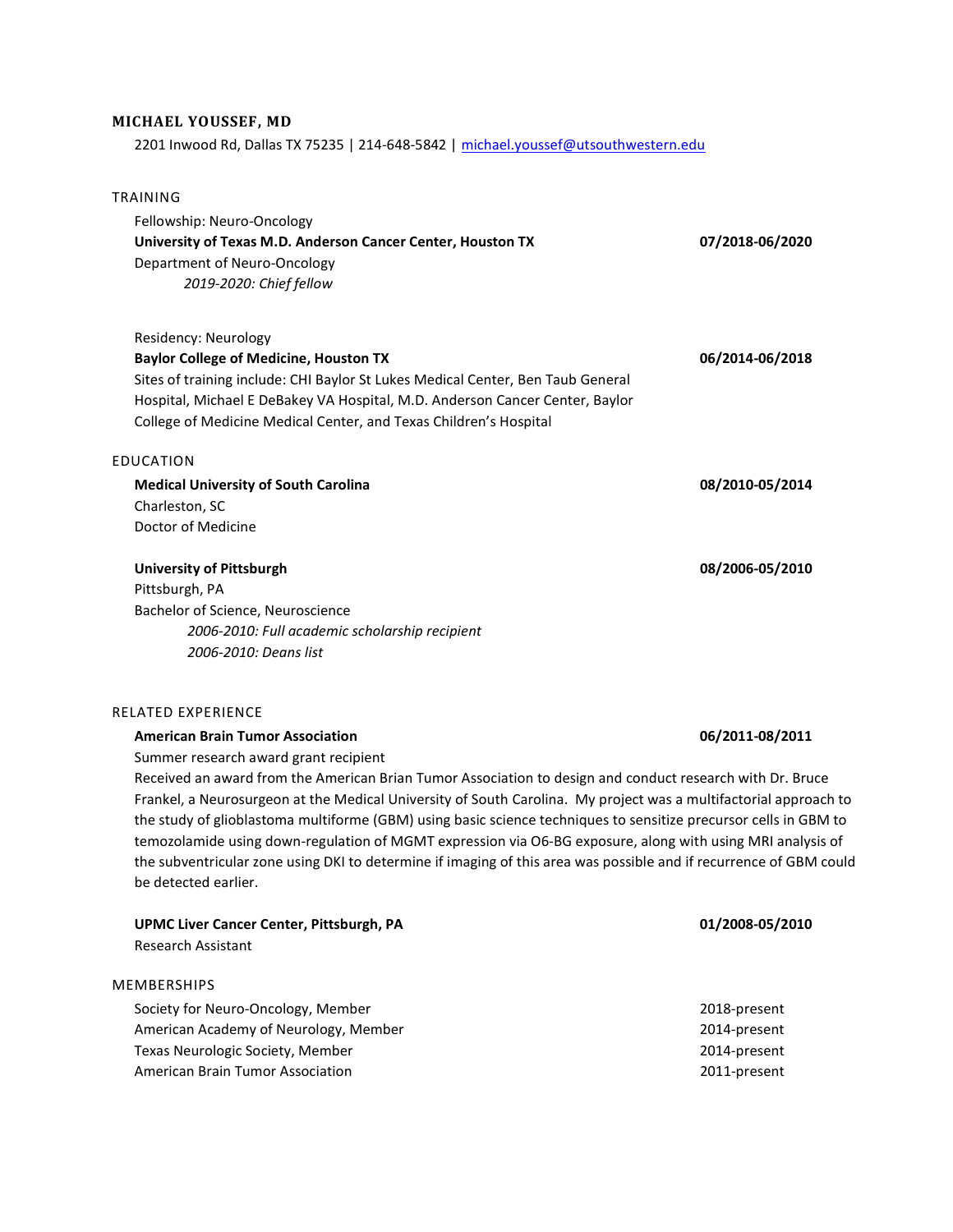### LICENSURE AND CERTIFICATION

Texas Medical License. S1024 **Expires 05/31/2022** Expires 05/31/2022

### PRESENTATIONS

- 1. Youssef M., Mandel J., Yust-Katz S., Patel A., Jalali A., Wu J., Ludmir E., de Groot J., (April 2020) Examining the impact of Isocitrate Dehydrogenase (IDH) Gene status on the development of venous thromboembolism in Glioma Patients. Poster session at the American Academy of Neurology Annual Meeting 2020
- 2. Youssef M., Ludmir E., Mandel J., Patel AJ., Jalali., Treiber J., Wu J., McAleer M., de Groot J., (November 2019) Treatment Strategies for Glioblastoma in Older Patients: Age is Just a Number. Poster session at the Society for Neuro-Oncology Annual Meeting 2019, Phoenix, AZ
- 3. Youssef M., Schlette E., Tummala S., (October 2019) Neuroleukemiosis presenting as mononeuritis multiplex. Poster session presented at the American Association of Neuromuscular and Electrodiagnostic Medicine conference 2019, Austin TX
- 4. Youssef M., Harrison R., Woodman K., Chen M. (April 2018) Neurologic complications of immune checkpoint inhibitors in cancer patients. Poster session presented at the American Academy of Neurology Annual Meeting 2018, Los Angeles, CA
- 5. Mandel J., Youssef M., Nam J., Wu J., Liu., Bondy M., De Groot J., (April 2018) Effect of Health Disparities on Overall Survival of Patients with Glioblastoma. Poster session presented at the American Academy of Neurology Annual Meeting 2018, Los Angeles, CA
- 6. Youssef M, Boan A, Turan T, Bachman D, Lackland D. Medical University of South Carolina. Body Mass Index and the risk of stroke. Presented at the Palmetto Health "Geriatrics Symposium and Conference on Aging", January 23, 2014; Columbia SC
- 7. Steel JL, Youssef M, Ramirez J, Probst C, Pfeifer R, Zele BA, Sittaro N-A, Khalifa F, Pape HC. Physical and psychological functioning of polytrauma patients with traumatic brain injury at 10+ years follow-up. Submitted to the Journal of Trauma and presented at the American Association of Trauma Surgery, 2009; Pittsburgh PA
- 8. Steel JL, Gemmell L, Geller D, Youssef M, Likumahuwa S, Dunlavy A, Hoffman K, Antoni M, Spring M, Grady J, Kim K, Schulz R, Lazaroff J, Gamblin T. Randomized Controlled Trials in the Context of Behavioral Medicine, Presented at the American Psychological Association, August 6- August 9, 2009; Toronto, Canada
- 9. Fedele KM, Steel JL, Marsland A, Youssef M, Ramirez J, Probst C, Pfeifer R, Zelle B, Sittaro NA, Khalifa F, Pape HC. Predictors and consequences of depressive symptoms in polytrauma patients 10 or more years after injury. Annual Meeting for the Society of Behavioral Medicine, April 27-30, 2011; Washington, D.C.

## PUBLICATIONS AND PAPERS

- 1. Youssef M., Mandel J., Yust-Katz S., Patel A., Jalali A., Wu J., Ludmir E., de Groot J., Examining the impact of Isocitrate Dehydrogenase (IDH) Gene status on the development of venous thromboembolism in Glioma Patients, In Press
- 2. Youssef M., Beal T., Mandel J., Metabolic and Nutritional Nervous System Dysfunction in Cancer Patients. In: Newton/Malkin- Neurological Complications of Systemic Cancer and Antineoplastic Therapy, Second Edition, In Press
- 3. Youssef M., Schlette E., Tummala S., Neuroleukemiosis presenting as mononeuritis multiplex. In Press
- 4. Youssef M., Demirhan M., Harrison R., Loghin M., Johnson J., Alfaro-Munoz K., Bhat K., Yeboa D., Prabhu S., Raza S., de Groot J., DeMonte F., Kamiya-Matsuoka C., Long-Term Use of Everolimus plus Octreotide for recurrent intracranial or spinal meningioma: A single institution experience, In Press, Abstract submission to SNO 2020
- 5. Aaroe A., Dono A., Youssef M., Alfaro-Munoz K., Weathers S., O'Brien B., Majd N., Harrison R., Loghin M., Soomro Z., Williford G., Fuller G., Yung A., Yeboa D., Esquenazi Y., Ballester L., de Groot J., Kamiya-Matsuoka C., A retrospective study of treatment strategies and outcomes in WHO grade II and III isocitrate dehydrogenase (IDH) wild-type astrocytoma, In Press, Abstract submission to SNO 2020